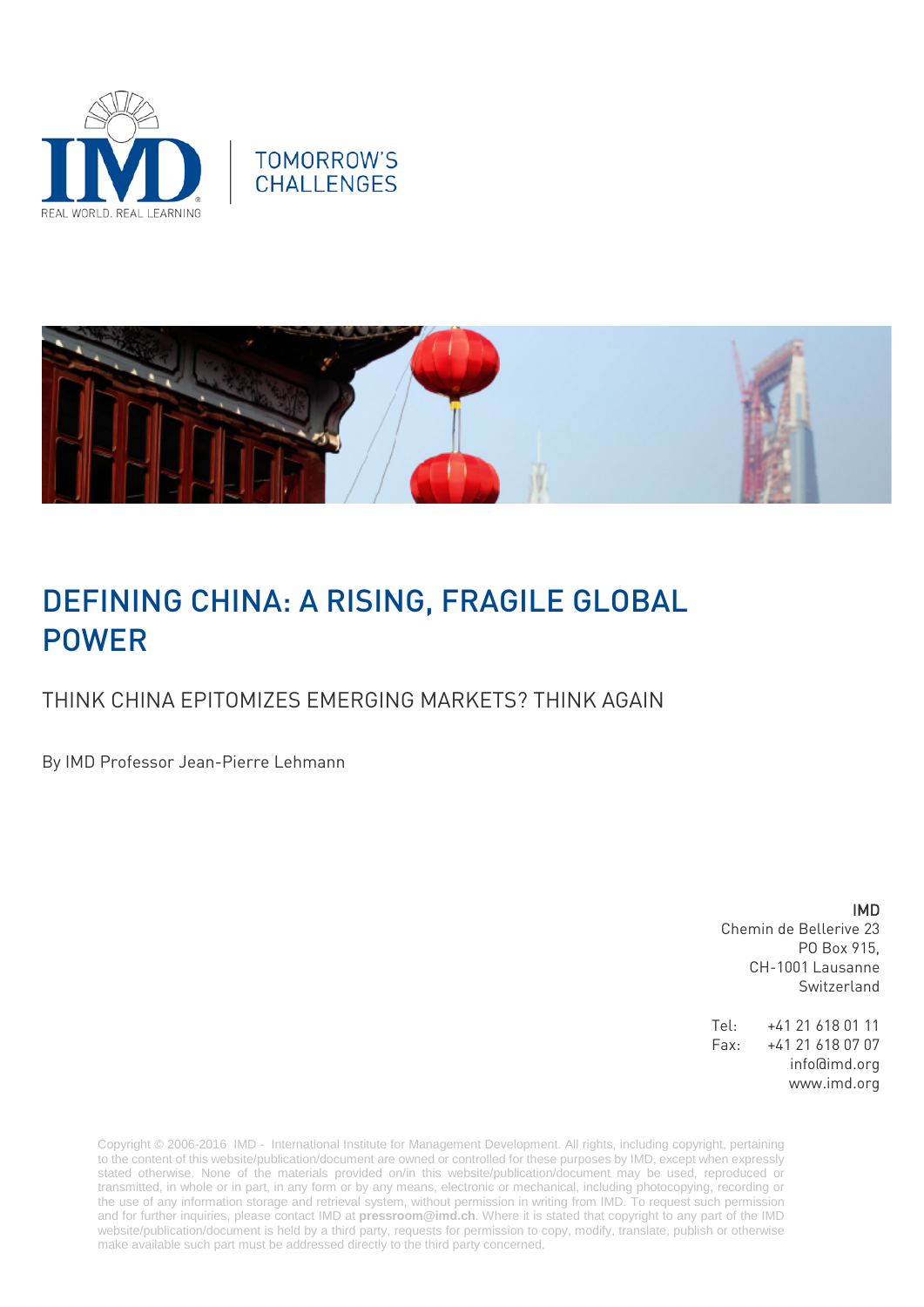China is not part of the emerging markets; nor Brics, nor Chindia. China is itself, and has to be understood on its own terms.

Among the many daunting questions the planet is facing, the most important in the early 21st century, is the Chinese question.

Will China's peaceful rise succeed, or will it fail? How will Chinese society evolve? How will the world adapt to a China rising not only economically, but also geopolitically and militarily?

There is an understandable visceral desire to be optimistic. "Things will be okay"; "All that the Chinese really want is to be economically successful"; "Maoism has been metamorphosed into materialism". There is, of course, some of that, but complacency and wishful thinking are dangerous. It is imperative to face reality with a hard, analytical look.

The first essential question is: What is China? Into what kind of conceptual framework does China fit? Getting one's bearings right is imperative for successful navigation. What strikes me, however, is how we seem to be getting it wrong.

All too often supposedly respectable publications use phrases like "China and other emerging markets"? China is not an emerging market; or certainly, that is not the term that most usefully defines it. It is not in any way like "other" emerging markets. China is China.

While all countries from tiny St Kitts & Nevis to giant China are unique, China is UNIQUE in capital letters. It is analytically misleading to put it into some artificial collective "genre".

The sloppiest categorization of China is the catchy but meaningless term "the Brics". Brazil, Russia, India, China and South Africa have very little in common. In no way do they constitute a collective entity – whether culturally, politically, socially, economically, demographically or geopolitically. The Brics buzz word stuck because it was a substitute for thinking.

From a narrower Asian continental perspective, there was a short-lived use of the term "Chindia", to refer to China and India: the two "Asian giants". Though there are things China and India share, they are fundamentally two very different specimens with two very distinct histories - China became a unified centralized state in the 2nd century BC under the Qin Dynasty, India not until the Mughal Dynasty some 18 centuries later.

In the modern era, China was frequently attacked and invaded, but it did not become a Western (or Japanese) colony. British colonialism in India lasted close to two centuries.

### **Poor, Chinese and communist?**

Back in the early 1970s, when I was a university lecturer in Britain, a sinologist friend, Jack Grey, used to preface his presentations by saying that "to understand China it's important to remember that it is (a) poor, (b) communist and (c) Chinese".

Nowadays, it is certainly still Chinese! Though there is still poverty in China, as the world's first or second biggest economy, with the world's greatest number of billionaires, and a massive urban middle class of at least half a billion, it is certainly not as poor as it was.

Is it communist? There is the famous story that when negotiating the return of Hong Kong, Margaret Thatcher asked Deng Xiaoping, "Socialism with Chinese characteristics, what does that mean?", to which he replied. "Anything you want it to".

It may be apocryphal, but it captures the essence.

China is still a totalitarian dictatorship under the rule of the Communist Party. With tensions between the US and China, especially in the South China Sea, there is talk of a "new cold war".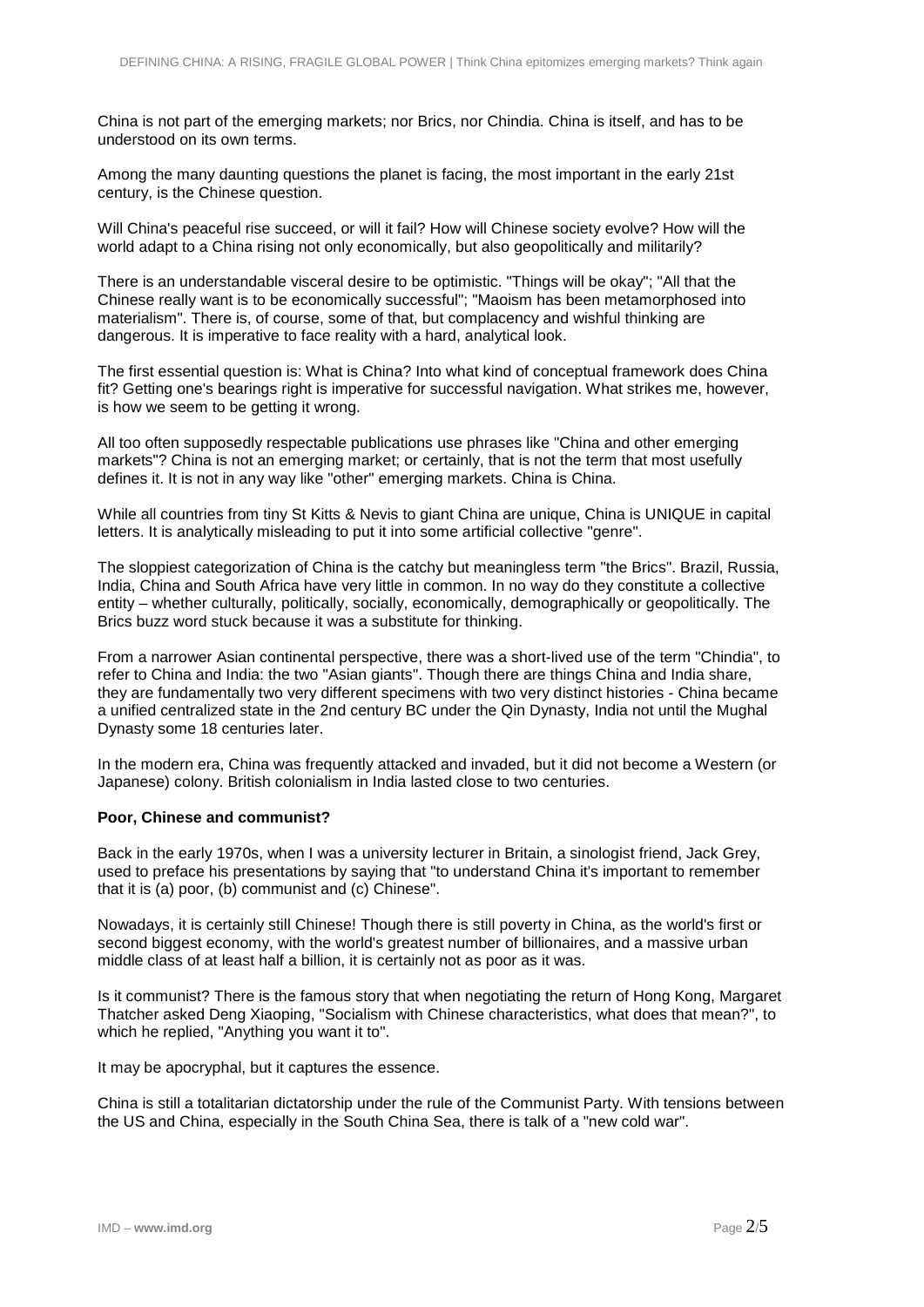But China doesn't at all resemble the old Soviet Union. Remember all those millions and millions of Soviet tourists flocking to France, Italy, Japan, Hong Kong, South Korea …? Of course not. The only Soviet tourist destination was well behind the Iron Curtain: in Crimea!

What about all those sons and daughters of senior Politburo members going in droves to study in American Ivy League schools, as well as in Europe and Australia? Again, there were none: It was the Cold War! One might also mention those billions of US dollars (trillions of yuan) that were not invested by Soviet firms and wealthy individuals all over the world in mines, plantations, manufacturing sites, real estate, railways, ports and so on. And, in passing, it is difficult to remember all those Soviet people buying European luxury goods and French premium wines like there was no tomorrow.

The "new cold war" scenario is widely amiss. So, what is China?

## **The essence of today's China**

The best (not suggesting it's perfect) way I can think of is to define China as a rising global power with great ambitions, but fragile in many ways.

That it is a rising global power is beyond debate. It is present economically in virtually every nook and cranny of the planet. It has a growing military arsenal and expansionary ambitions – in the South China Sea and increasingly the Indian Ocean. It is a nuclear power. It has a grand vision, recently articulated in the New Silk Road – inelegantly referred to as One Belt-One Road.

But it is fragile. Its power is almost exclusively hard; its soft power is weak. It has territorial disputes with virtually all its neighbours. The strained ties with Taiwan and Hong Kong are at the very least an irritant, possibly more. The country that it was counting most upon to be its gateway to the European Union – a bit like Hong Kong was in the past the gateway to China – was the United Kingdom and now it's gone and left the EU.

China is rich in gross domestic product, but poor in resources, compared to its needs.

To cite the most critical example: China has 18% of the world's population, but 7% of its arable land. Ensuring not just food supply but equally importantly food security is an obsession in Beijing that is absent in the capitals of the other global powers, notably Washington.

China has many internal contradictions. It may be relatively politically stable now. But how long can the CCP remain in power? No one dictatorial party has had a lifespan of more than 75 years, for example, the CCCP in the Soviet Union (74 years) or the PRI in Mexico (71 years).

There is internal factionalism. Probably the most important question about the CCP is whether it can sustain political power if it cannot sustain economic growth. The environmental disaster question cannot be ignored.

Then there are the generation gaps. A Chinese my age (70) has had a brutal existence: the end of the devastating war with Japan, then the Civil War, then the Liberation and all the purges that followed, then the Great Leap Forward, followed closely by the Cultural Revolution. So all that my Chinese contemporaries want is peace and stability.

The upcoming millennial generations, however, have experiences that are totally different in virtually every respect, and have different expectations.

The differences are notable in respect to siblings: A Chinese from my generation is likely to have had seven or even eight brothers and sisters, half of whom, perhaps more, died young. China is witnessing the rise of a generation of which almost all were single children. (I strongly recommend an excellent book on this subject: Wish Lanterns: Young Lives In New China by Alec Ash.)

Whether these demographics make China more or less fragile remains to be seen, but it certainly makes it different, adding another layer to its UNIQUE identity.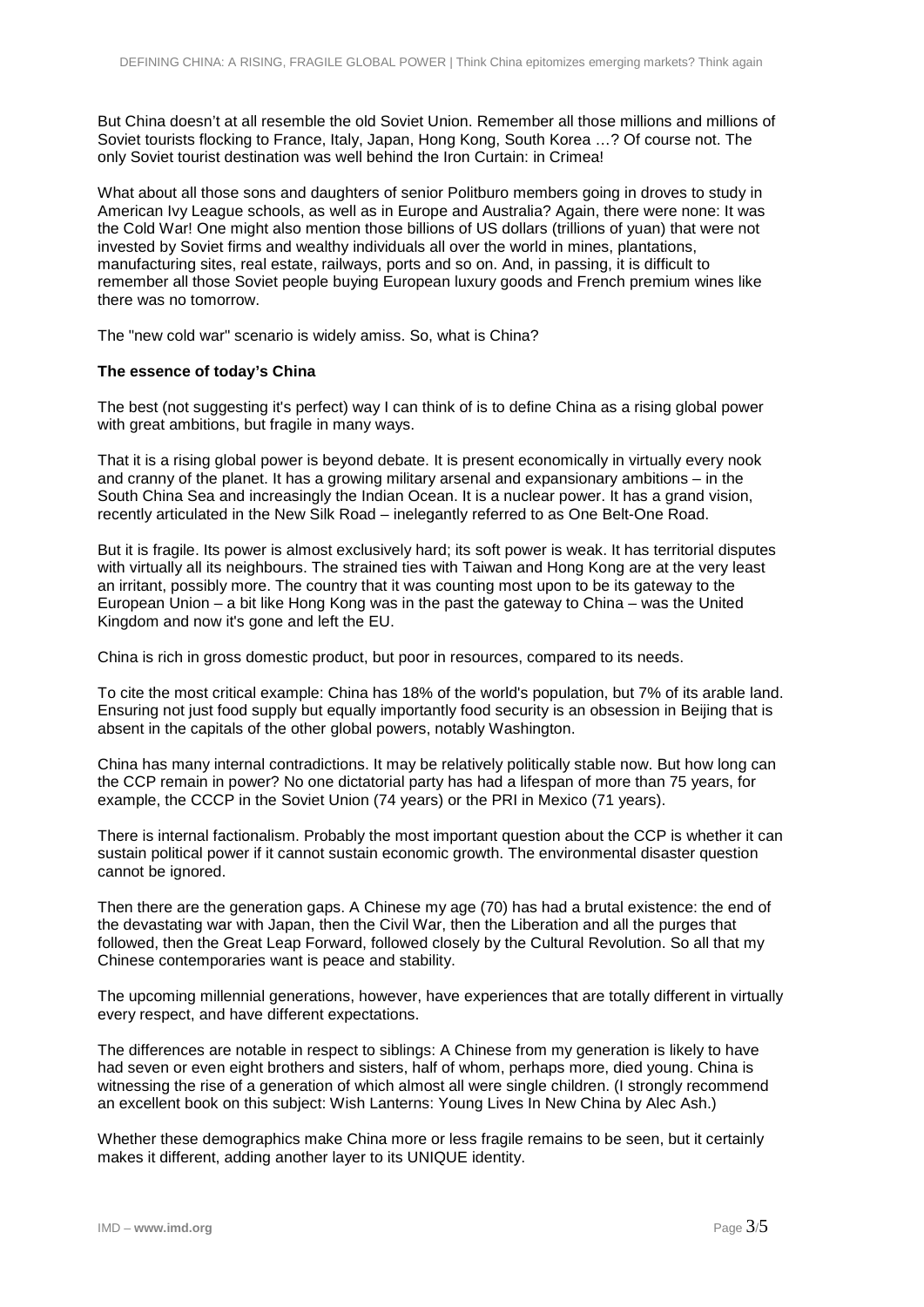China is complex. It will not become less so with time. Simplistic definitions or categorizations result in simplistic (and wrong) analysis.

I am not claiming mine is perfect, but I think the words "rising", "global", "fragile" and "power" seem to capture the essence of what China is today.

*[Jean-Pierre Lehmann](http://www.imd.org/lehmann) is Emeritus Professor of International Political Economy at IMD, Founder of The Evian Group@IMD and Visiting Professor at the University of Hong Kong and NIIT University in India.*

*A version of this article was published in Straits Times.*